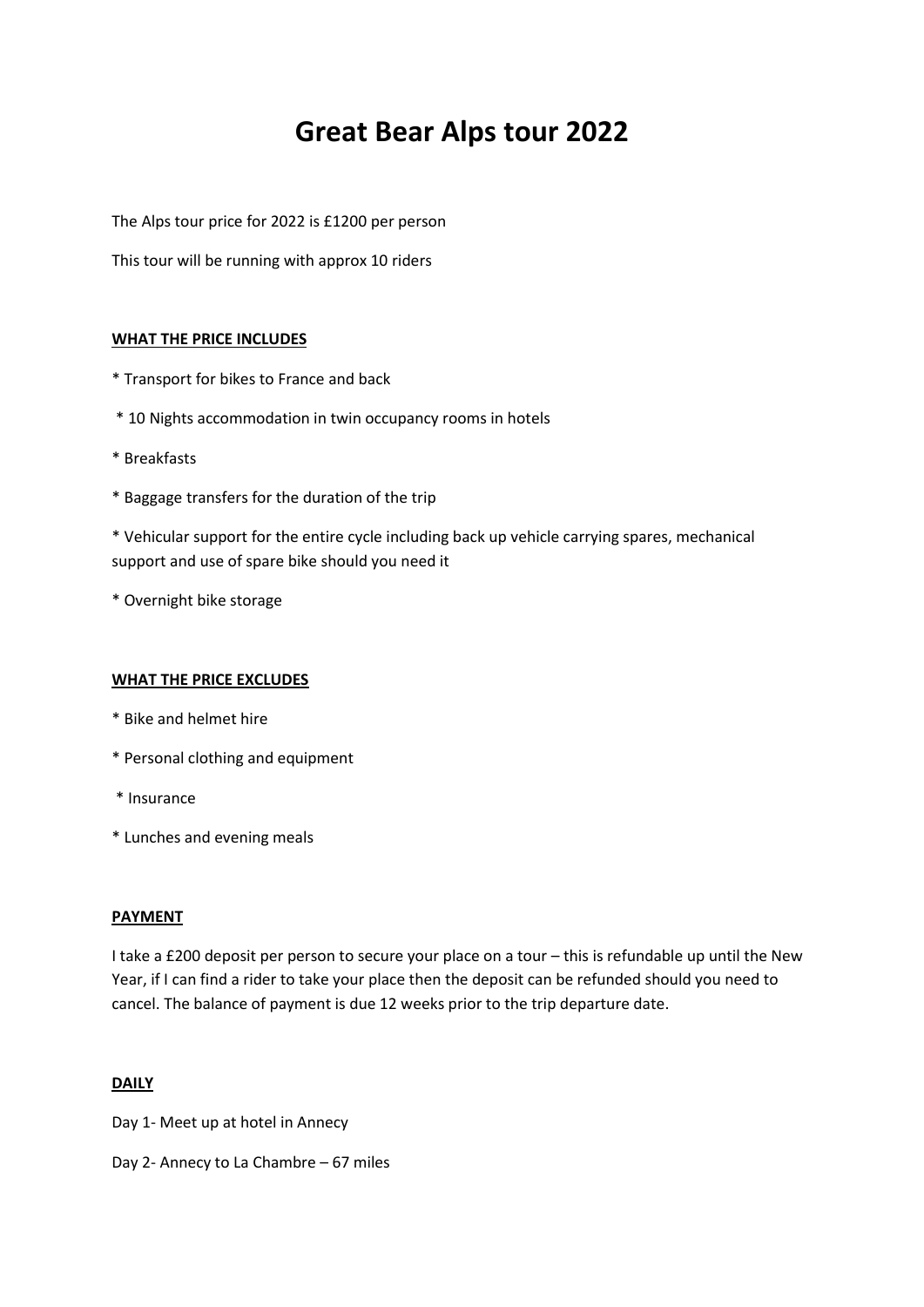Day 3- La Chambre to Le Bourg-d'Oisans– 53 miles Day 4- Rest day in Le Bourg-d'Oisans Day 5- Le Bourg-d'Oisans to Briancon – 51 miles Day 6- Briancon to Guillestre – 31 miles Day 7- Guillestre to Barcelonnette – 33 miles Day 8- Rest day in Barcelonnette Day 9- Barcelonnette to Valberg – 46 miles Day 10- Valberg to Nice – 60 miles Day 11- Go home your legs hurt

\*Daily mileages can sometimes vary due to road closures, route deviations etc and also due to slight changes in accommodation

# **CLIMBS/HIGHLIGHTS**

Col de Tamie Col du Aravis (optional) Col du Chaussy (optional) Col de la Madeleine (optional) Col du Glandon Croix de fer (optional) Pas de la confession (optional) Alpe d'Heuz (optional) Galibier (optional) Col D'Izoard Colle dell'Agnello (optional) Col De Vars Col de Parpaillon (optional) Col de la Bonette (optional)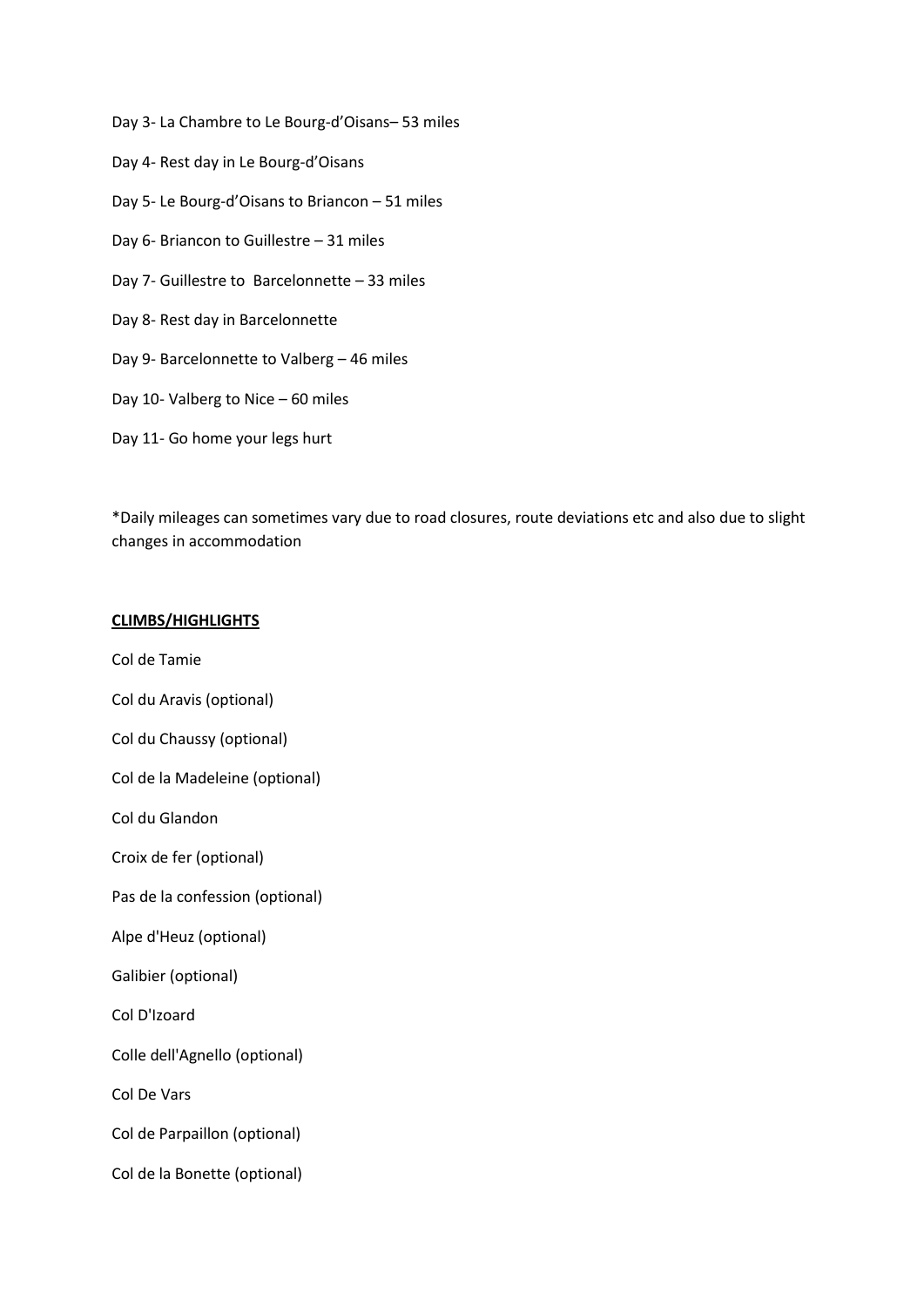| Col de la Cayolle      |
|------------------------|
| Col d'Allos (optional) |
| Col de Valberg         |
| Col de la Couillole    |

**TRANSPORT OUT** – You will need to fly to Geneva and get yourself to Annecy (Flix bus/taxi) for the evening of the 16th September 2022, the van is going out to France the day before so your bikes will need to be with me by the  $13<sup>th</sup>$  September. I can take helmets, shoes and bags with me.

HOME – If you have never been to Nice I would recommend staying around for a day or 2 to look around. Your bikes will be taken back to the UK the day after the ride and will be available for collection a few days after the ride finishes. You will need to fly back to the UK from Nice.

# **ACCOMMODATION**

The accommodation provided on the trip is a variety of independent and chain hotels. They vary due to nature of our locations each night and are based on 2 people sharing a twin room. Most accommodation has food and a bar available on site or nearby as well as Wi-Fi. Single supplements are charged for those not wanting to share – please contact for availability.

#### **NAVIGATION**

I have recommended routes available in GPS format and have enough Garmin cycle computers available for 1 between every 2 riders. If you would like to use one of the Garmins then please just say and I will load each daily route on for you and it will be waiting for you on your bike when you set off every morning. Very simple to follow breadcrumb mapping and the unit will let you know if you stray off course. If you already have a Garmin of your own and would like the routes emailing over please just let me know. Individual daily GPX routes will be sent out next summer before the ride.

#### **BIKES AND EQUIPMENT**

I strongly recommend that you ride a road bike for the cycle and have put in sufficient training on this same bike. Whatever your choose make sure the bike has a suitable range of gears, there is a good chance that this will be the most difficult cycle trip you have aver taken part in and previous riders have regretted not putting that big cassette on. If you are not familiar with the mechanics of your bike it would pay to take it to a cycle shop for a service prior to the trip. If you intend on completing the ride on anything other than a road bike then please let me know prior to the ride as the vehicles are set up to carry road bikes.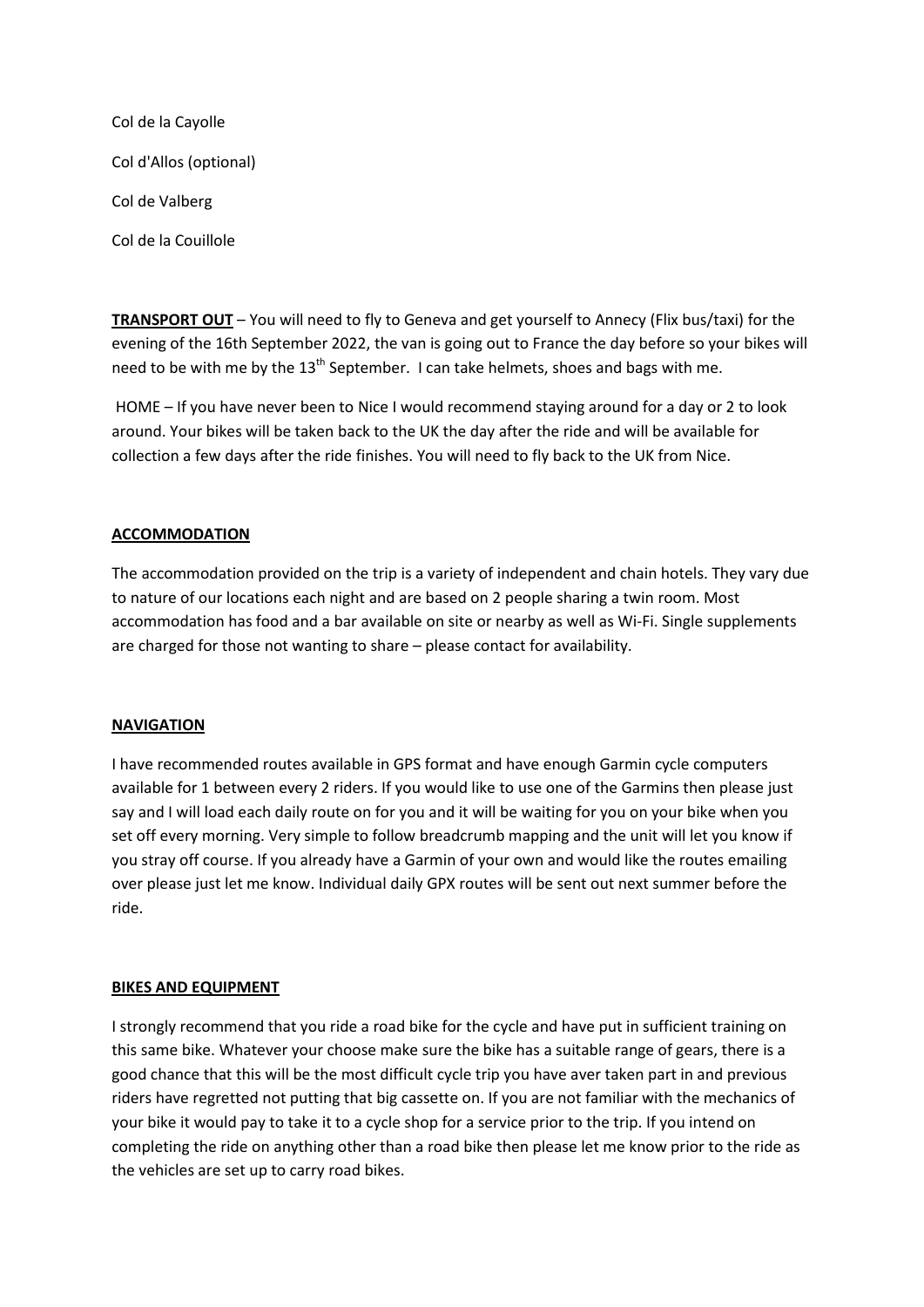One bike only please. You really won't need panniers; If you were even considering bringing them then I don't think the Alps tour is for you. Also please consider if you really need that bar bag on your road bike, I would guess that 90% of people who turn up with one end up leaving it in the van for the entire trip after day one.

If you don't already own a pair prior to the ride you may want to get hold of some waterproof overshoes. These are often overlooked when planning the trip as most riders don't choose to go out in the rain but it is best to be prepared. Lights, you may think well 'I won't be riding at night', but in heavy rain, fog and under tree cover you need to give that vehicle approaching you from behind at 60mph every chance they can to see you.

# **There are a good few tunnels on the Alps tour and you will need lights on your bike to make traffic aware of your presence in these tunnels.**

Gloves - you can never have too many pairs.

Water bottles – You would be advised to have 2 x 750ml bottles as a minimum on this trip and would highly recommend some insulated bottles unless you like drinking hot water.

Helmets – It is now mandatory to be wearing a helmet while on one of our rides.

It is recommended that you bring a few spares for your bike (chain links, spokes, inner tubes) I have a certain amount for sale on board the support vehicle, please understand however that it is not possible to stock for every single bicycle. I have tyres, tubes, bar tape, cleats, brake pads, gear and brake cables, chains, chamois cream and more.

Please make sure your bike is serviced and in top condition for the Alps tour – upgrading your gears or replacing major parts on route is not an option as we will be riding in some very remote areas. Don't ruin what could possibly be the best ride of your life by skimping on workshop time pre ride, Get the bottom bracket and the gear cables changed. I would also avoid carbon rim brakes – I've had a couple of customers rims absorb so much heat on the descents that they have warped and on one case exploded and blown the tyre off.

You are responsible for your own routine maintenance throughout the trip but I will help out in any way that I can. I have track pumps and you do not need to bring your own.

# **BAGGAGE ALLOWANCE**

Your baggage allowance for this trip is just the one piece of main luggage in the form of a sports/expedition bag or suitcase (not 4 small bags please). If you have anything with wheels this will be preferred. It is also a good idea to bring a small rucksack for you to keep all of your items in that you may need during the day (sun cream, tablets, chamois cream etc) to save you dragging your suitcase out and rummaging through it in a wet lay-by.I now have lockers in the van and you can keep this rucksack in there for ease of access. If it is more convenient for you to fly your bike in and out of France then I will be able to accommodate a couple of soft bike bags in the van.